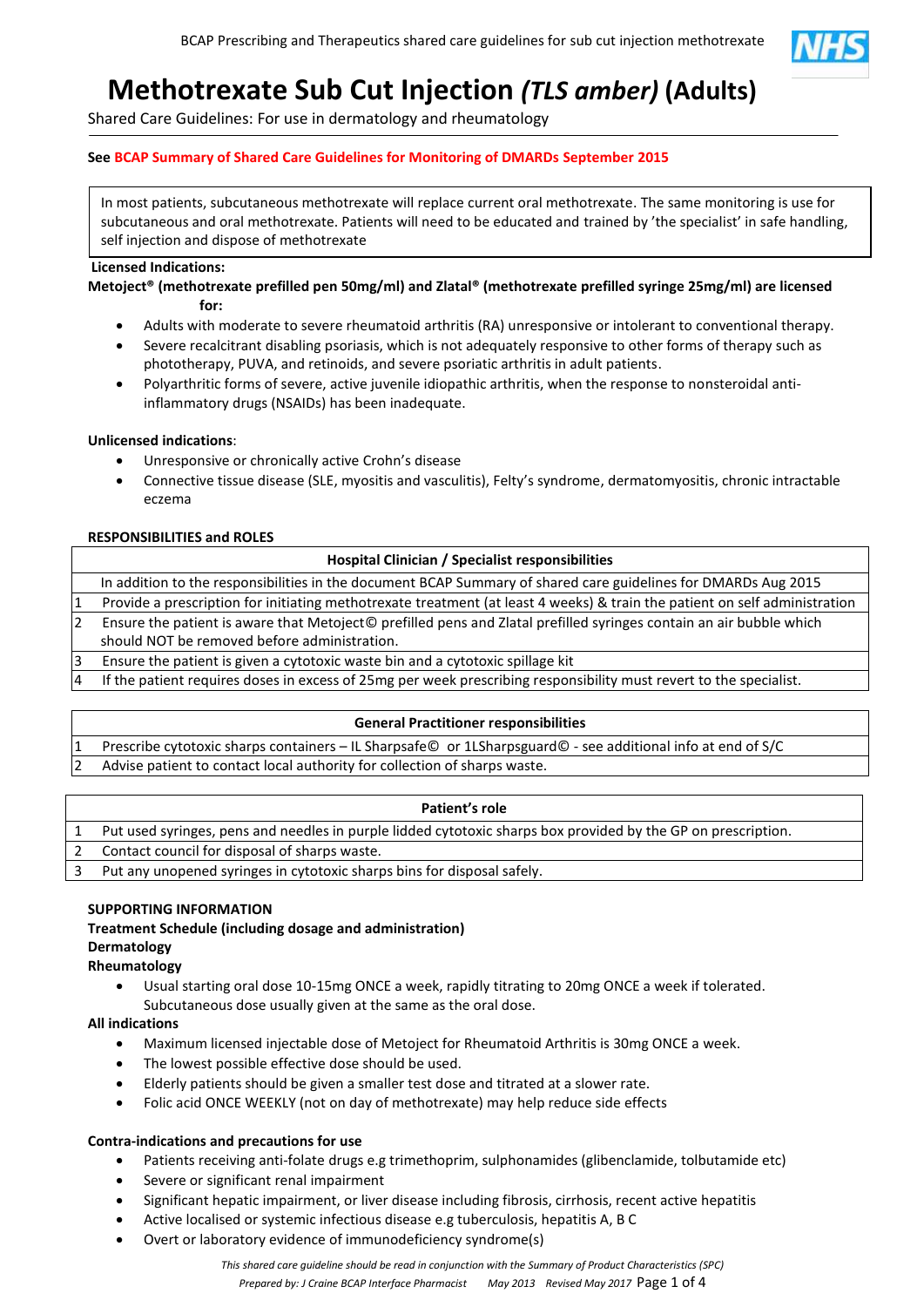

- Serious cases of anaemia, leucopenia, or thrombocytopenia a
- Pregnancy (following administration to a man or woman) should be avoided for at least 3 months before conception (see section entitled 'pregnancy')
- Breast-feeding
- Patients with a known allergic hypersensitivity to methotrexate or excipients of the formulation

#### **Adverse effects**

Patients must urgently report mouth ulcers, sore throat, fever, epistaxis, jaundice, unexpected bruising or bleeding, any unexplained illness/infection and should be seen urgently for clinical assessment, FBC and LFT. New onset of shortness of breath should also be reported.

The incidence and severity of adverse effects are considered to be dose related *Commonly these include:* nausea, stomach pains, mucositis / stomatitis mouth ulcers, hair loss *Rarely these include:* vomiting, diarrhoea, loss of appetite, headache, tiredness, dizziness, blurred vision, eye irritation, fever, chills, joint / muscle pain, allergic reaction, rash, acne, mood changes.

#### *Serious adverse effects include:*

| <b>Blood</b>        | Bone marrow depression – leucopoenia, thrombocytopenia and anaemia                                                                                                                      |
|---------------------|-----------------------------------------------------------------------------------------------------------------------------------------------------------------------------------------|
| <b>Skin</b>         | Stevens-Johnson Syndrome, epidermal necrolysis, erythematous rashes, pruritus, urticaria,<br>photosensitivity, pigmentary, changes, alopecia, ecchymosis, telangiectasia,, furunculosis |
| Lungs               | Acute or chronic interstitial pneumonitis, acute pulmonary oedema, pulmonary fibrosis                                                                                                   |
| Liver               | Hepatic toxicity / significant elevations in LFTs (> 2-3 times ULN), fibrosis or cirrhosis                                                                                              |
| Kidney              | Severe Renal failure and uraemia                                                                                                                                                        |
| <b>Neurological</b> | Aphasia, paresis, hemiparesis, and convulsions                                                                                                                                          |
| Other               | Malignant lymphomas                                                                                                                                                                     |

#### **Immunization**

Influenza vaccination is recommended PRIOR to the first dose of methotrexate and then annually (due to immunosuppression). A pneumovax II vaccination may also be recommended. Passive immunisation should be carried out using Varicella Zoster Immunoglobulin (VZIG) in non-immune patients if exposed to chickenpox or shingles. A list of safe vaccinations prior to travel is also available via the following link: (BAD PIL Methotrexate vaccination and [immunisation\) http://www.bad.org.uk/site/881/default.aspx](http://www.bad.org.uk/site/881/default.aspx)

#### **Pregnancy and Lactation**

Because methotrexate is both abortifacient and teratogenic it is strictly contraindicated in pregnancy and during breastfeeding. Adequate contraceptive measures must be taken by women of childbearing potential during methotrexate therapy, and for at least **3 months** after treatment discontinued. Although methotrexate is not mutagenic, the drug may affect spermatogenesis. It is customary to advise men to avoid fathering children during therapy and for at least **3 months**  after stopping

#### **Interactions**

Methotrexate is extensively protein-bound and may be displaced by other protein-bound drugs (e.g. diuretics, salicylates, hypoglycaemics), with a potential for increased toxicity. Concomitant use of other drugs with nephrotoxic or hepatotoxic potential (including alcohol) should be avoided.

- Always avoid trimethoprim, co-trimoxazole and sulphonamides (increases anti-folate effect) risk of pancytopenia
- Avoid concomitant use of cytotoxics with clozapine (increased risk of agranulocytosis)
- Live vaccines should not be administered (may cause strong antigenic reaction)
- Avoid aspirin (but low-dose regular aspirin is acceptable)
- NSAIDs can be prescribed, but patients will need to be carefully monitored for any side effects, particularly at higher methotrexate doses.
- Phenytoin can increase the antifolate effect of methotrexate.
- Excretion of methotrexate possibly reduced by ciprofloxacin, penicillins
- Increased risk of toxicity when given with doxycycline, ciclosporin, probenecid, and lefluomide
- Avoid concomitant use of acitretin

**Monitoring – See [BCAP Summary of Shared Care Guidelines for Monitoring of DMARDs September 2015](http://www.bcapformulary.nhs.uk/includes/documents/BCAP-Final-Shared-Care_DMARD_monitoring_guidelines-30th-Sept-2015.pdf)**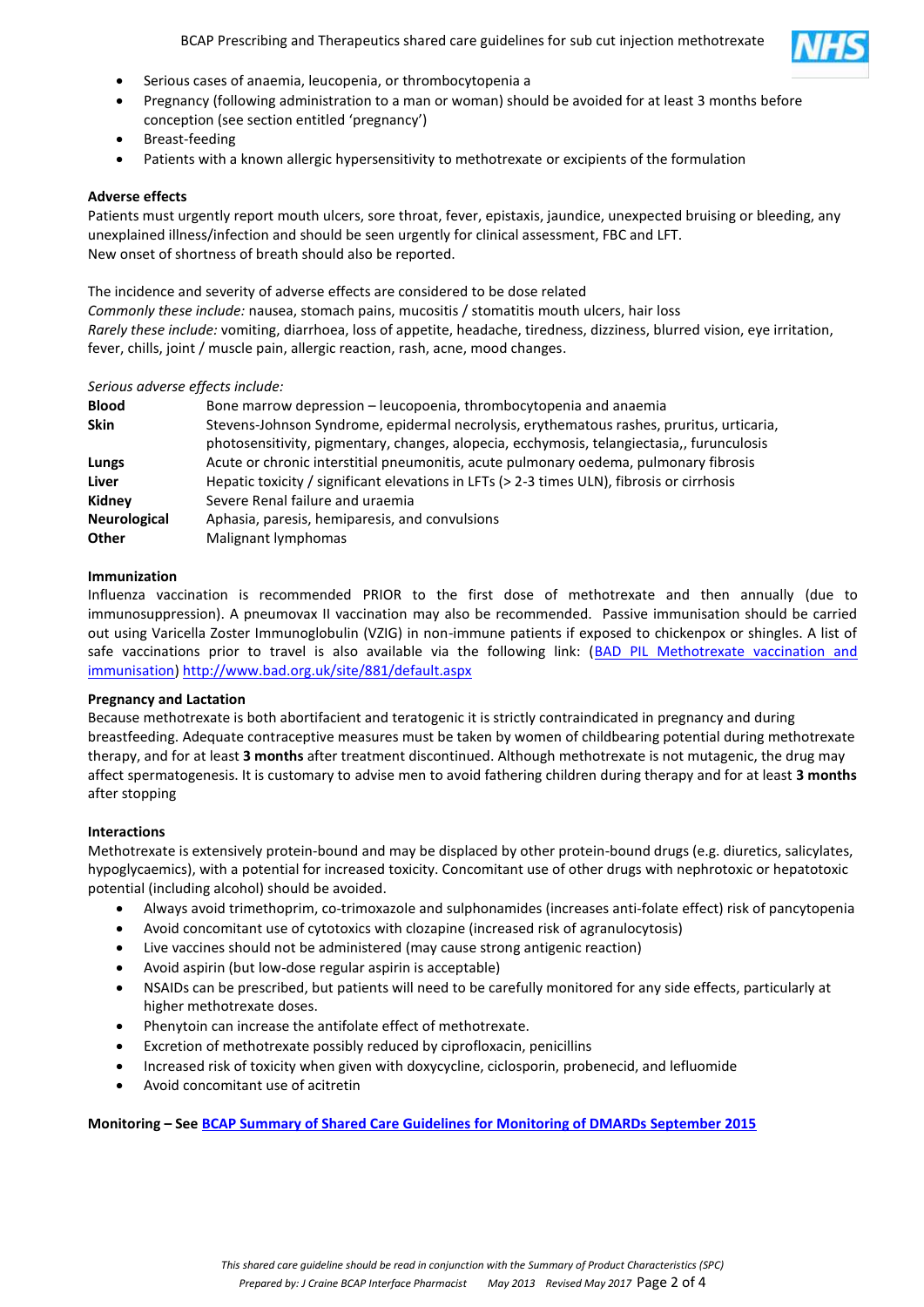

#### **Administration of subcutaneous or intramuscular syringe**

**Patients and Carers:** The specialist will decide which patients are suitable to receive SC methotrexate. Patients will be assessed by the clinic nurses taking into account:

- The patient is compliant
- The patient has hand function adequate for self administration
- The patient has a good understanding of:
	- o Information on injection technique self administration
	- o Awareness of contact numbers
	- o Awareness of the storage requirements
	- o Understanding of disposal requirements

With the final decision taken by the hospital staff in conjunction with the patient. Patients will be trained by the clinic nurses who will document that training has occurred. The training will start by the nurse demonstrating how to give the injection, and then the patient self administering while supervised by the nurse. Details of who to contact in case of difficulties to be provided by the clinic.

Where the patient cannot self-administer consideration should be given to training a carer or by using the IM route.

**Nurse administration:** Should a nurse administer subcutaneous methotrexate, then it is advised they follow accepted good practice as described by the RCN guidance (see ref below), then it is advised they follow accepted good practice as described in the guidance. Gloves and apron should be worn and methotrexate should NOT be administered by anyone who is, or suspects they may be pregnant.

| Strength      | Cost per Pen | Annual drug cost |
|---------------|--------------|------------------|
| 7.5mg/0.15ml  | £14.85       | £772.20          |
| 10mg/0.2ml    | £15.29       | £795.08          |
| 12.5mg/0.25ml | £16.50       | £858.00          |
| 15mg/0.3ml    | £16.57       | £861.64          |
| 17.5mg/0.35ml | £16.64       | £865.28          |
| 20mg/0.4ml    | £17.84       | £927.68          |
| 22.5mg/0.45ml | £18.45       | £959.40          |
| 25mg/0.5ml    | £18.48       | £960.96          |
| 27.5mg/0.55ml | £18.89       | £982.28          |
| 30mg/0.6ml    | £18.95       | £985.40          |

#### **Cost - Metoject© (50mg/ml)**

#### **Cost - Zlatal© (25mg/ml)**

| Strength     | Cost per Syringe | Annual drug cost |  |
|--------------|------------------|------------------|--|
| 7.5mg/0.3ml  | £13.37           | £695.24          |  |
| 10mg/0.4ml   | £13.77           | £716.04          |  |
| 12.5mg/0.5ml | £14.85           | £772.20          |  |
| 15mg/0.6ml   | £14.92           | £775.84          |  |
| 17.5mg/0.7ml | £15.75           | £819             |  |
| 20mg/0.8ml   | £16.06           | £835.12          |  |
| 22.5mg/0.9ml | £16.61           | £863.72          |  |
| 25mg/1ml     | £16.64           | £865.28          |  |